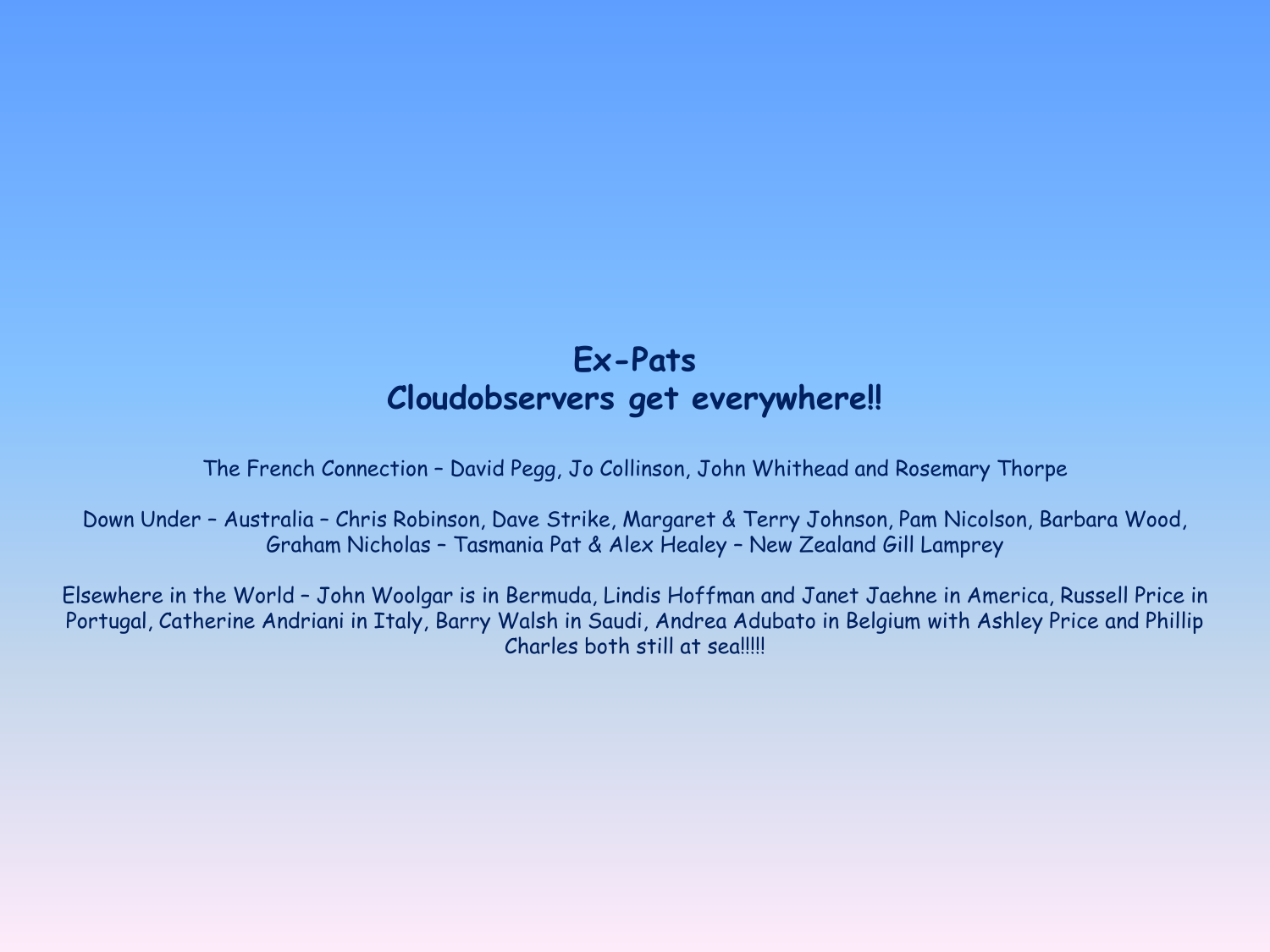

We met at Culdrose in May 1965, 3 days after I arrived there to start my Met training, we remained friends, eventually getting married in September 1966. I stayed in the Wrens for as long as I could but Terry got a posting to Northwood and I could not go as a Wren at the time so I left. Then would you believe it they opened Northwood to Wrens shortly afterwards! We lived in a flat at Abbotts Langley and I got a job in a bank which was not as interesting as the Wrens. But not to worry we started a family and I had to leave. We moved down to Cornwall in Sept 1968 with a 3 month old child. Terry went away on weather ships and did some time at Culdrose eventually leaving the Navy at the end of his time in December 1968.

In February 1969 we came to Adelaide, South Australia, where Terry applied successfully for a job with the Bureau of Meteorology and following a 3 month course in Melboune we went to live in Woomera, just in time for the birth of our second child. Woomera is interesting, especially for a young thing like me just out from England.

To go out for a trip in your car you got directions like "Clock 12 miles and turn left by the pile of rocks and head for the hill in front of you, clock another 3 miles and veer left to a cliff face. No roads or tracks and if you were lucky you found the dried up lake that was salt encrusted. For all that I remember Woomera fondly and we made friends that are dear to us still.

Terry went on another course in Melbourne and became a Technical Officer which meant that he now concentrated on aviation and mainly did forecasts for pilots. By this time we were back in Adelaide and buying our first home. When the children got a little older, I started to study at nightschool and went to teacher training college, starting to teach in 1978, retiring last December 2005. Whilst I was at college Terry, who had also been studying went to University part time and did the Earth Studies course after 6 years finally gaining his BSc in 1980. In 1985 we moved to a 2 acre property and have been there ever since.

We have travelled to the UK many times with side trips to Europe. We had 12 lessons in Italian and ventured into the wilds of Tuscany! Terry likes to work in wood and has built several boats, furniture and garden buildings for me. Now he has rediscovered Blacksmithing and is like a kid with a new toy. He is also heavily into the Cornish Association here and has learnt the Cornish language. As recognition for his language studies he was made a Bard of Cornwall in 2004.

I quilt and embroider and the garden is mine. I love growing vegetables, fruit and raising native plants to grow and give to people. I still play the piano and go back to school as a volunteer. We have 5 grandchildren and have been involved in their lives and have taken the eldest 3 to the snow, Singapore and just recently Queensland to all the theme parks.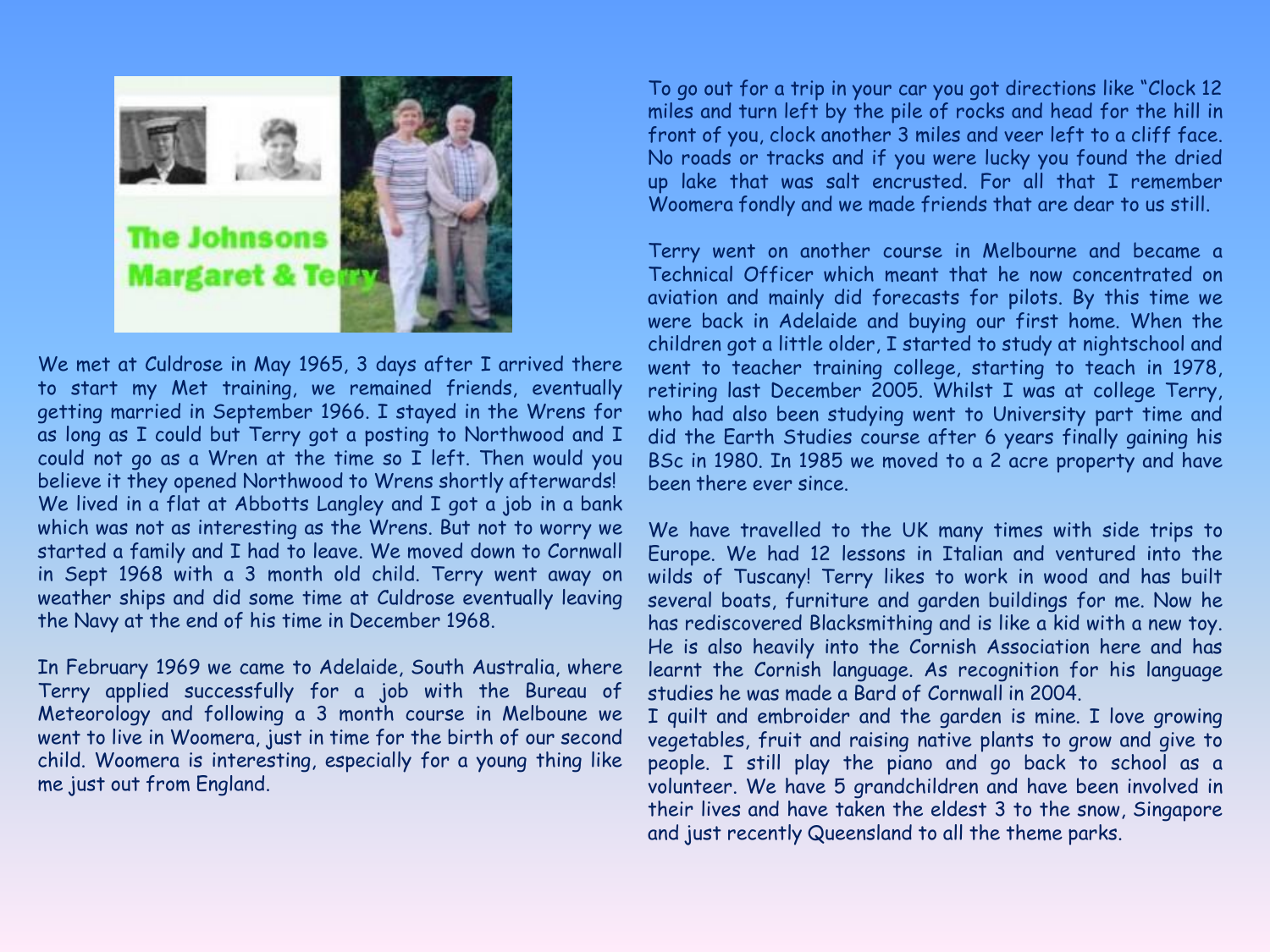

John Woolgar – lives in Bermuda with his wife Dorothy – a and a shley Price is still at sea at work on a civilian ship<br>tough posting but someone has to do it!!!

operating mostly out of Norwegian ports.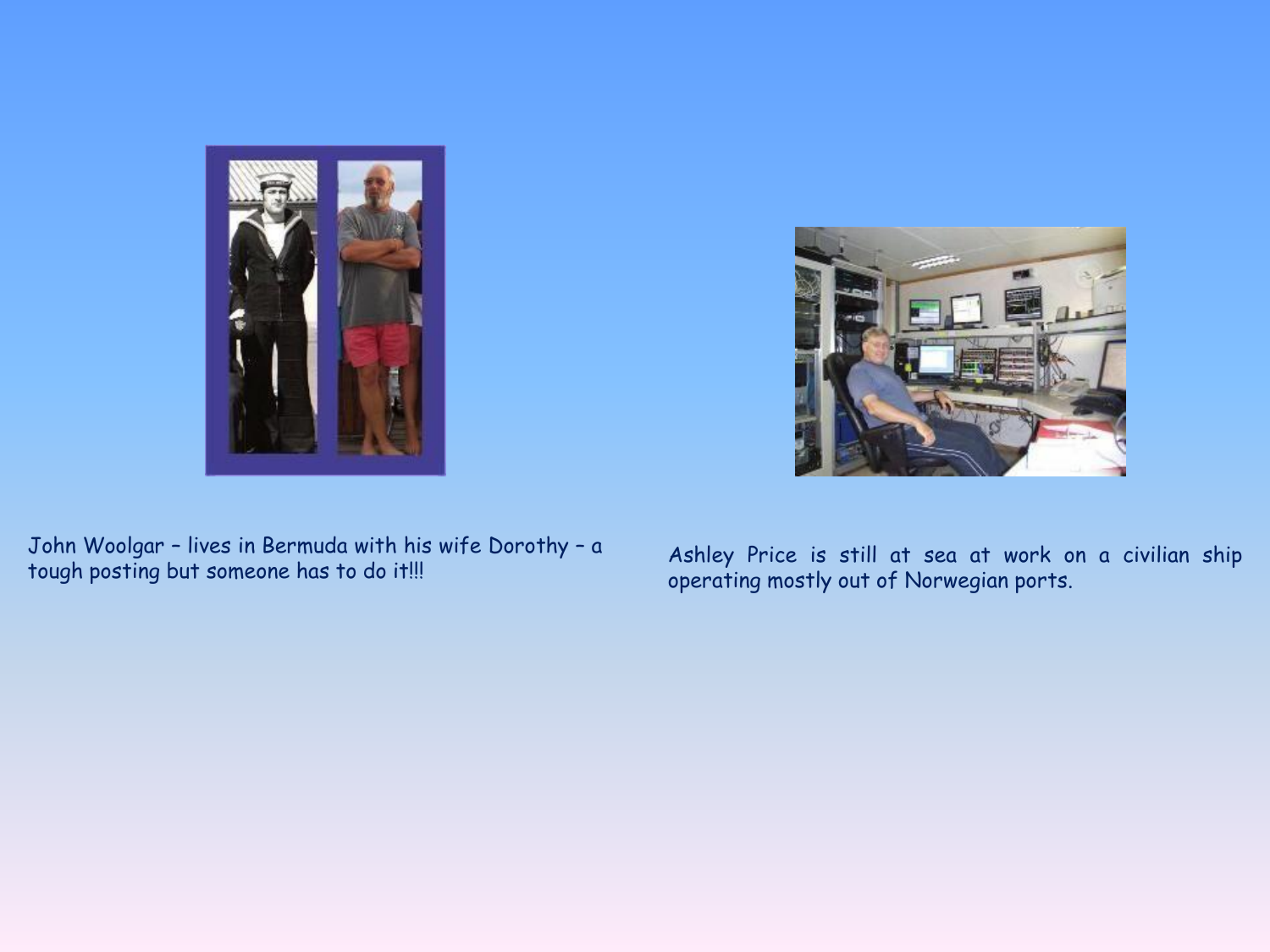



## David Pegg – SW France.

David has forwarded this photo taken with his wife Anne and eldest son, Gary. David met his wife whilst on his Met Course at Kete and married in 1959; they have two sons and a daughter. David joined the Navy in 1952 at HMS Ganges and qualified as a Telegraphist, whilst serving at RNAS Ford he changed to the Fleet Air Arm and in October 1957 joined HMS Harrier for the Met Observers course – from there various ships followed, Birmingham, Victorious, Hermes plus shore drafts to Hal Far, Brawdy, Lee-on-Solent, Met School (twice) and Naples with a final draft to Northwood until retirement on 11 December 1976. When David retired from the RN he studied electronics and became area manager for Lincoln Electrics and later formed his own company building steel sectional frames for warehouses, barns etc. He sold his business and took early retirement in 1999. David and Anne have lived in the Dordogne, SW France for nearly six years now.

Chris Robinson in Australia – known to many of us and a regular contributor to the guest book.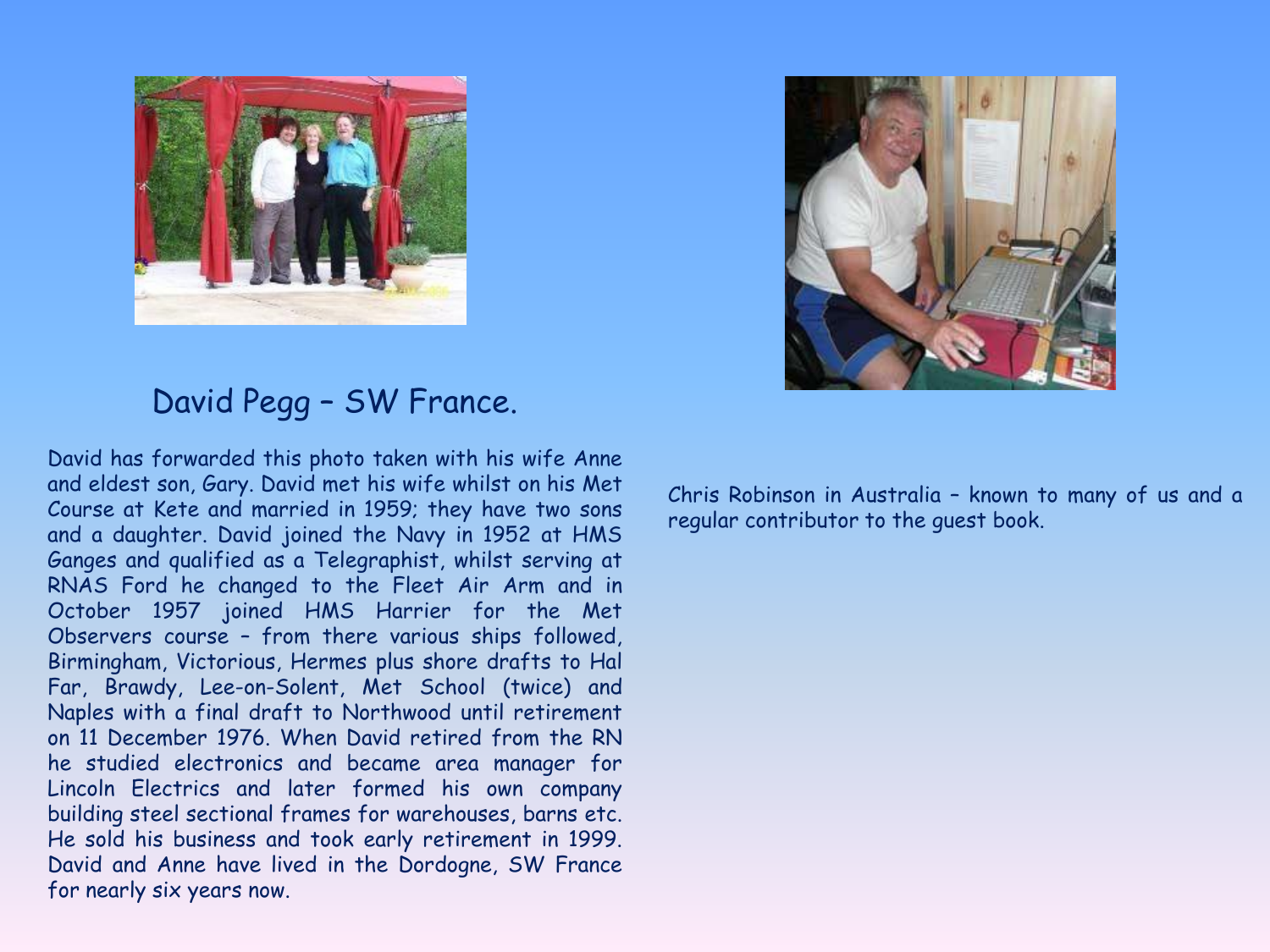



What a view Mount Wellington taken from the back of Graham's house



David Strike – now living in Sydney – It was an historic day when David left the Navy – it was the last day of Rum Tot Issue in 1970!. On leaving he worked in Fleet Street for a short while before landing a job as a diver on the North Sea oil rigs. In 1973 with Sylvia and their two young children the family emigrated to Australia where David took up diving and started a media company. In 1991 he sold out his interests in the media company and began a "new" career writing about diving. This involved a lot of travel and lot of diving – in all of the wonderful locations that abound throughout Asia and the South Pacific. Although David still writes for a number of diving magazines his main interest is in organising an international diving conference held every two years in Sydney.

Graham Nicholas has sent us this picture of his family with his wife Penny together with children Rachael (15) and Tim (10). Graham served in the Met Branch from 1965 to 1971 and then joined the Royal Australian Navy leaving in 1978 as a Leading Seaman (Met).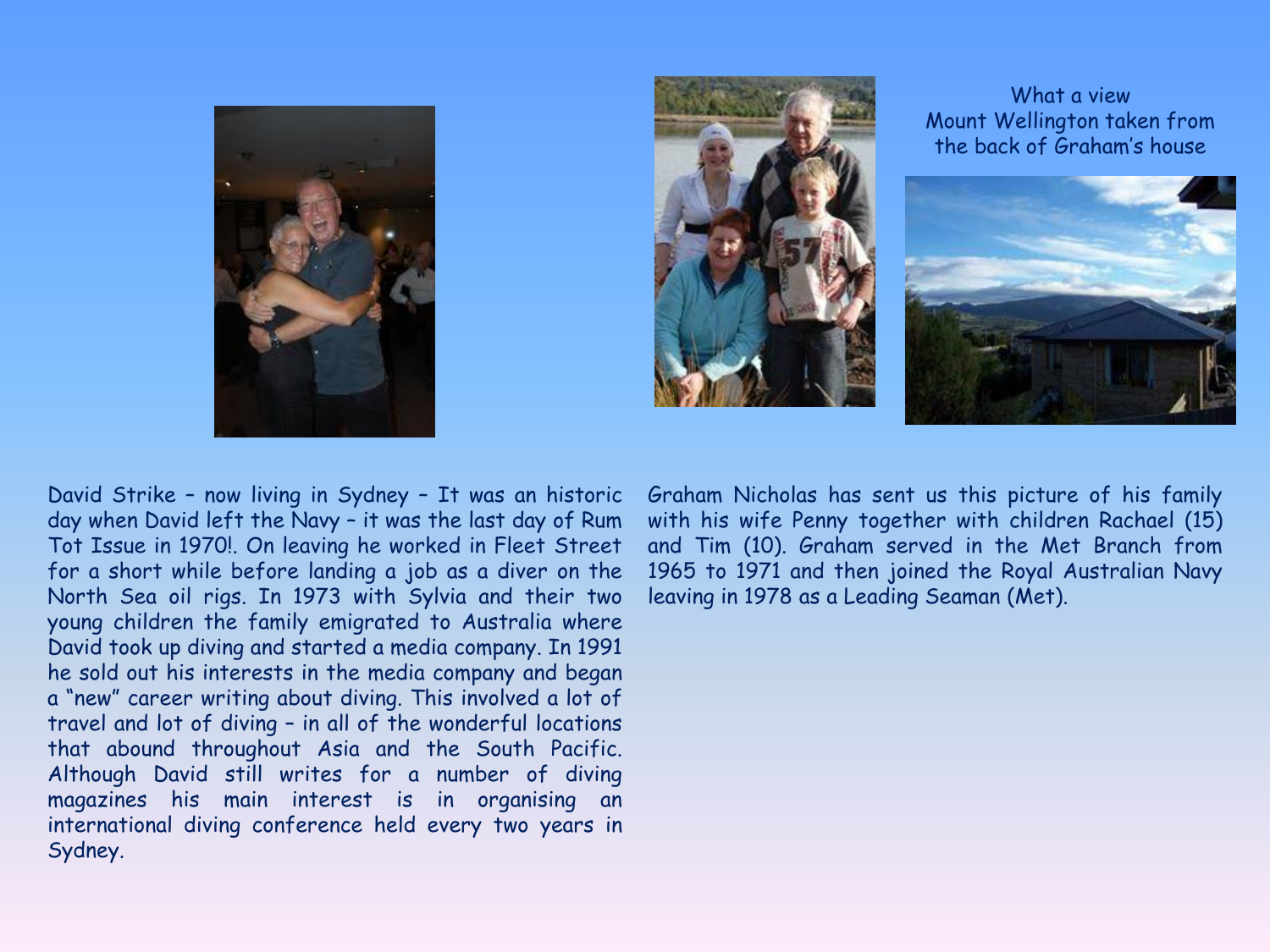

## 2009 Reunion at Portsmouth



WE'LL MEET AGAIN – Old Friends at the reunion- this is what it is all about – from left to right Faye Robinson, Dorothy Woolgar, Colin Brenchley, Alison Mathieson, Chris "Jan" Robinson, Jean Brenchley on a run ashore in Portsmouth. The photo was taken by John Woolgar, who was laying on his back to get an effective perspective into the shot. How the area has changed – The Keppels Head is now a "Family" Pub! A far cry from 40 years ago when this trio last had a run ashore when their ships were in dry dock!

Two ex-Pats from opposite ends of the world meet up in Portsmouth. John Woolgar from Bermuda (he's the one in the shorts!) and Chris "Jan" Robinson from Australia.